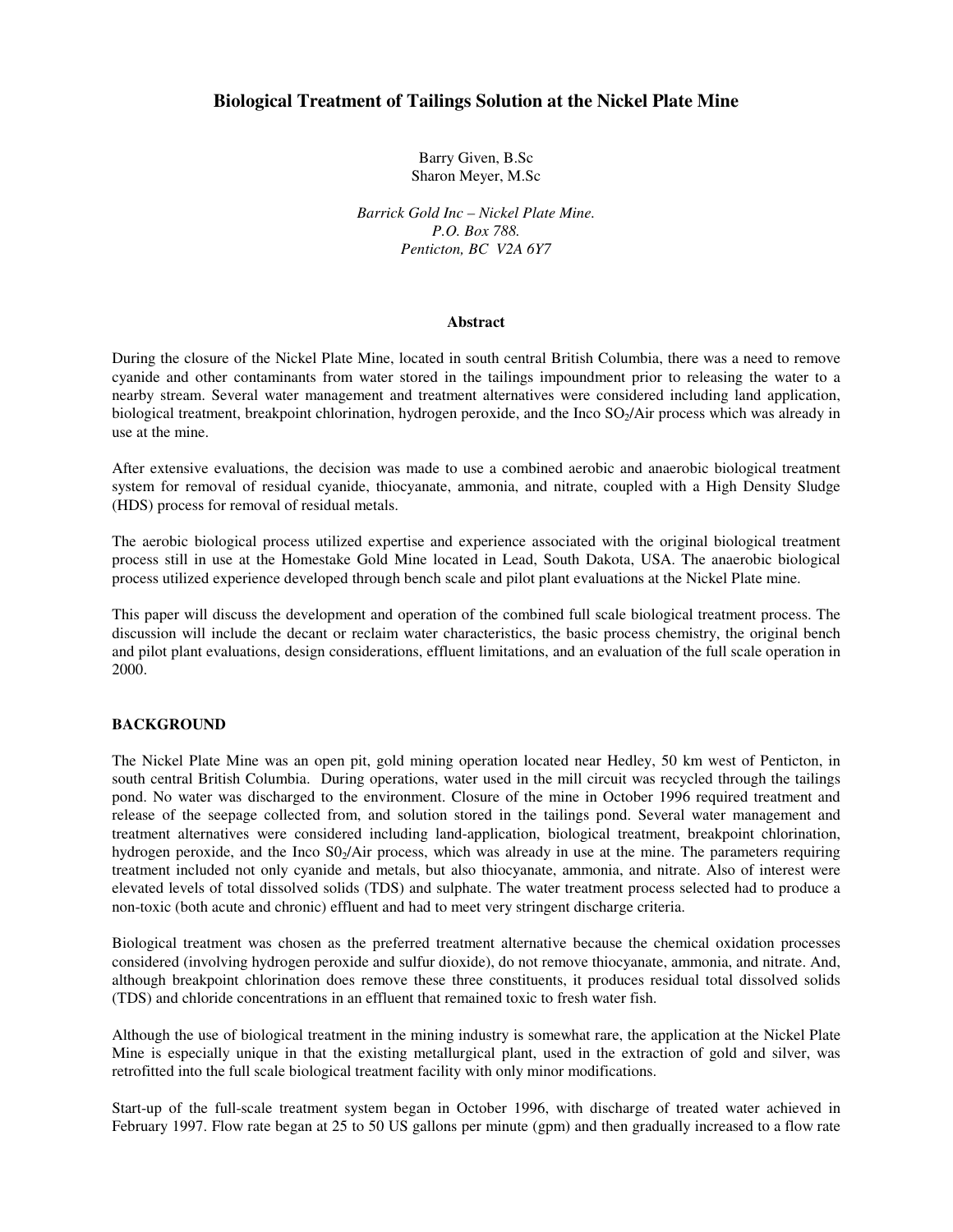of 200 gpm once the system was meeting effluent specifications. The plant was then operated for several months at the 200 gpm rate. The rate was gradually increased during the spring months to 350 gpm in 1997 and 450 gpm in 1998 to complete the removal of the tailings pond solution. Once the tailings pond water was removed, the flow rate was reduced to match the seepage pump-back rate, which is in the order of 75 gpm.

## **NICKEL PLATE RECLAIM WATER CHARACTERISTICS AND EFFLUENT CRITERIA**

Nickel Plate mine operated with a zero discharge water management loop. Water used in the mill circuit was discharged with tailings material to the tailings impoundment, and reclaim water was then returned to the plant site from the impoundment area as required. Fresh water intake was minimal. Reclamation plans at closure required that the water stored in the tailings impoundment be treated and released to the environment. The chemical characteristics associated with the reclaim water prior to treatment are provided in Table 1. These chemical characteristics have fluctuated to a certain degree following closure due to ongoing natural degradation processes, precipitation and evaporation.

The focus of the biological treatment process at Nickel Plate is on the removal of cyanide, thiocyanate, ammonia, and nitrate from the reclaim water, while chemical treatment, using the High Density Sludge (HDS) process, focuses on removal of residual metals through precipitation. The overall treatment system was developed and designed to achieve the following effluent criteria (Table 2). Permit criteria are also included for comparison.

| <b>Parameters</b>                      | <b>Characteristics</b> |  |
|----------------------------------------|------------------------|--|
| pH                                     | 7.5 to 8.0             |  |
| Alkalinity as CaCO3                    | 200 - 400 mg/L CaCO3   |  |
| Total Cyanide (CN)                     | $2 - 7$ mg/L           |  |
| Weak Acid Dissociable Cyanide (WAD-CN) | $0.2 - 3.0$ mg/L       |  |
| Cyanate (CNO)                          | $200 - 350$ mg/L       |  |
| Thiocyanate (SCN)                      | $500 - 1400$ mg/L      |  |
| Ammonia (NH <sub>3</sub> )             | $50 - 100$ mg/L as N   |  |
| <b>Nitrate</b>                         | $10 - 50$ mg/L as N    |  |
| Nitrite                                | $1$ mg/L as N          |  |
| Sulphate                               | 2500 - 4000 mg/L       |  |
| Chloride                               | $800 - 900$ mg/L       |  |
| <b>Metals</b>                          |                        |  |
| Arsenic                                | $0.5 - 3.0$ mg/L       |  |
| Calcium                                | $800 - 900$ mg/L       |  |
| Cobalt                                 | $1 - 6$ mg/L           |  |
| Copper                                 | $0.3 - 2.0$ mg/L       |  |
| Iron                                   | $< 0.03$ mg/L          |  |
| <b>Nickel</b>                          | $0.05 - 0.5$ mg/L      |  |
| Zinc                                   | $< 0.002 - 0.02$ mg/L  |  |

**TABLE 1 Reclaim Water, 1995. Chemical characteristics prior to treatment.**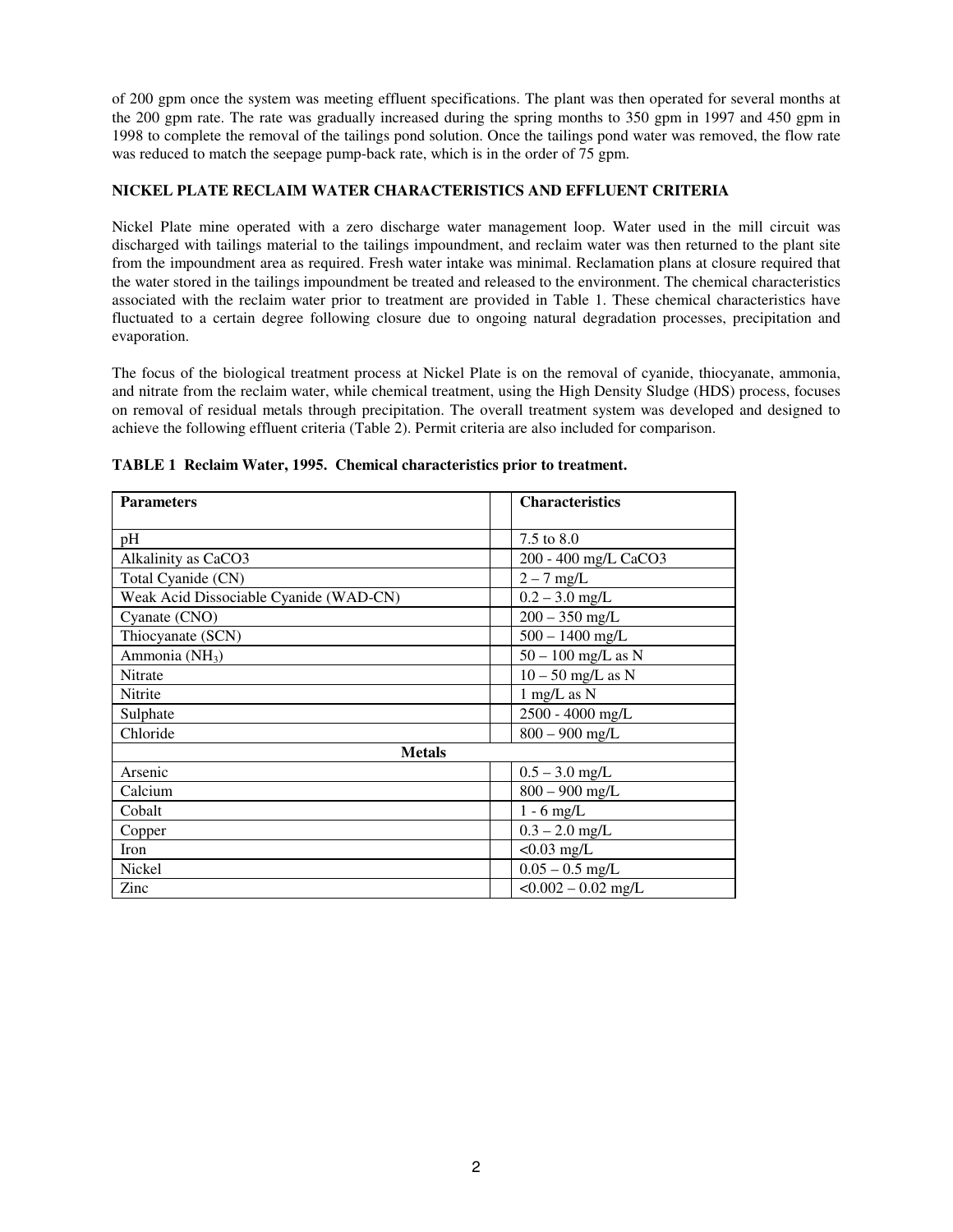| <b>Parameters</b>                         | <b>Process Design Criteria</b> | Permit Criteria    |  |  |
|-------------------------------------------|--------------------------------|--------------------|--|--|
|                                           |                                |                    |  |  |
| pH                                        | $6.5 - 8.5$                    | $7.0 - 10.0$       |  |  |
| <b>TSS</b>                                | $25 \text{ mg/L}$              |                    |  |  |
| Total Cyanide (CN)                        | $0.2 \text{ mg/L}$             |                    |  |  |
| Weak Acid Dissociable Cyanide WAD-CN      | $0.1$ mg/L                     | $0.2 \text{ mg/L}$ |  |  |
| Cyanate (CNO)                             | $<$ 5 mg/L                     |                    |  |  |
| Thiocyanate (SCN)                         | $<$ 5 mg/L                     |                    |  |  |
| Total CN and SCN                          |                                | $3.0$ mg/L         |  |  |
| Ammonia (NH <sub>3</sub> )                | $10 \text{ mg/L}$              | $1.0$ mg/L         |  |  |
| Nitrate                                   | $10 \text{ mg/L}$              | $10 \text{ mg/L}$  |  |  |
| Nitrite                                   | $1$ mg/L                       |                    |  |  |
| Sulphate                                  | 1800 mg/L                      | 3500 mg/L          |  |  |
| Toxicity (96 hour toxicity test on trout) | LC 50 - 100%                   | LC 50 - 100%       |  |  |
| <b>Metals</b>                             |                                |                    |  |  |
| Arsenic                                   | $0.2 \text{ mg/L}$             | $0.07$ mg/L        |  |  |
| Calcium                                   | 800 mg/L                       |                    |  |  |
| Cobalt                                    | $6$ mg/L                       |                    |  |  |
| Copper                                    | $0.2 \text{ mg/L}$             | $0.04$ mg/L        |  |  |
| Iron                                      | $0.5$ mg/L                     | $0.5$ mg/L         |  |  |
| Nickel                                    | $0.1$ mg/L                     |                    |  |  |
| Zinc                                      | $0.1$ mg/L                     |                    |  |  |

### **TABLE 2 Treated Water. Chemical characteristics as per 1995 design criteria**

### **BENCH AND PILOT PLANT SCALE EVALUATIONS**

In 1995, Nickel Plate Mine evaluated biological treatment for removal of thiocyanate, ammonia, and nitrate, as well as cyanide and cyanate, firstly by bench scale lab tests and then with an on-site pilot plant program to examine the reliability and effectiveness of various attached and suspended growth systems. The two biological systems chosen for evaluation included (1) an activated sludge process for removal of thiocyanate, ammonia, and nitrate, and (2) rotating biological contactors (RBC's), an attached growth process for removal of thiocyanate and ammonia (in use at the Homestake Gold Mine, South Dakota).

Continuous flow pilot plant evaluations were conducted from late 1995 through most of 1996. The initial bacterial seeds used in the pilot plant studies were collected from several places through the mine site, including the interface of the tailings solution and tailings beach areas and seepage collection sumps. The pilot plant continues to remain in operation in case a seed source of conditioned bacteria is required, in the event the plant process becomes disrupted.

The activated sludge process was found to be suitable for treating high concentrations of contaminants, such as are present in the Nickel Plate reclaim water, due to its ability to accommodate the large suspended biomass levels generated during treatment. The RBC process was more suitable to treating lower constituent concentrations, such as those of dilute industrial wastewaters.

The superior performance, coupled with the ease with which a full scale system could be constructed using existing equipment, were the reasons that the activated sludge process was finally selected for full scale treatment of the tailings impoundment solution.

### **TREATMENT THEORY**

An activated sludge process consists of a reactor tank(s) followed by a settling chamber or thickener. The reactor(s) is fitted with aerators which add oxygen to the solution in the case of an aerobic circuit and provide mixing for both aerobic and anaerobic curcuits. Effluent enters the aerated reactor and contacts large numbers of aerobic microorganisms including bacteria, protozoans and rotifers. The reactor contents are referred to as the *mixed liquor*.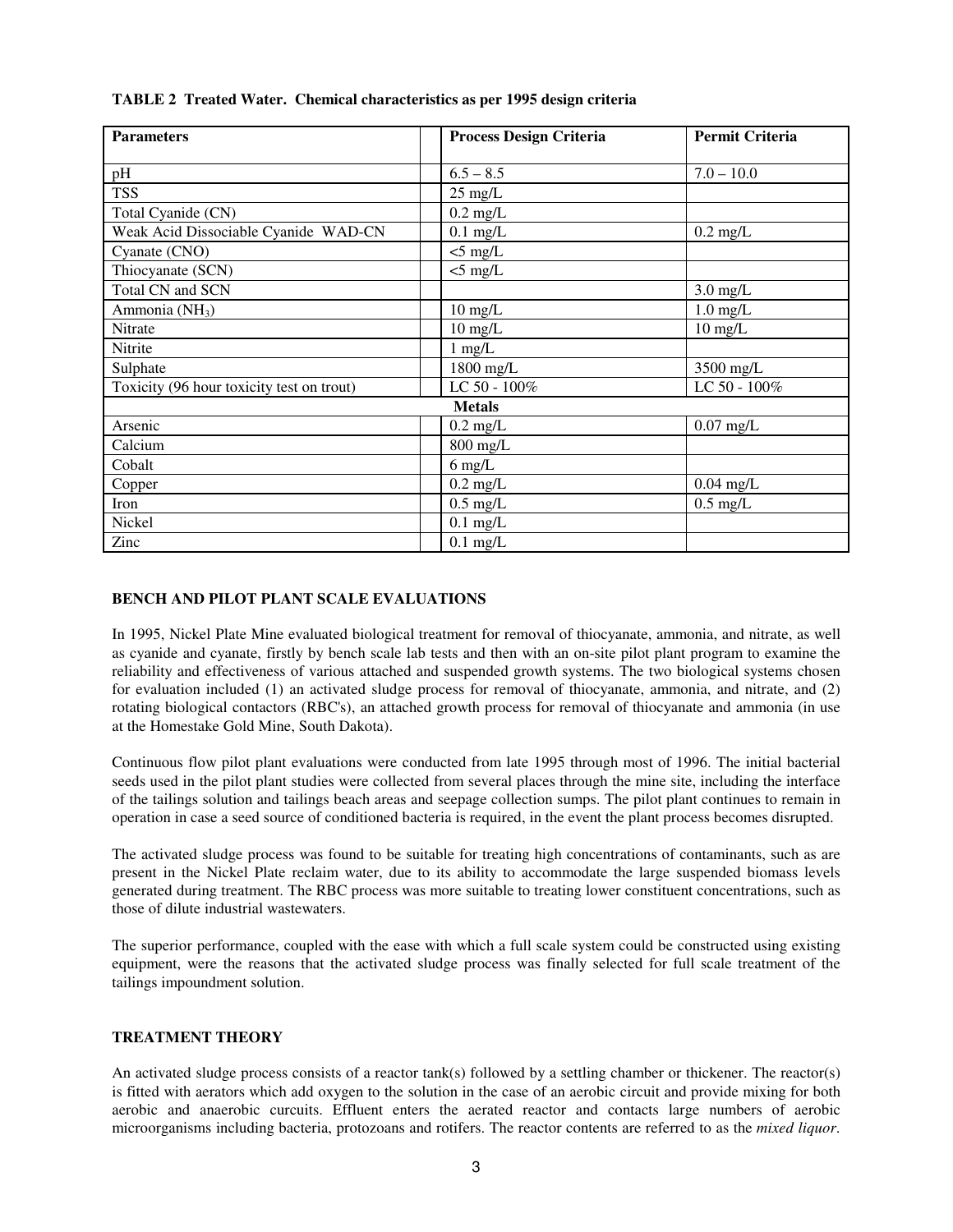The microorganisms withdraw dissolved and colloidal nutrients from the water and produce cell mass. The thickener then separates these organic solids from the liquid and reintroduces them to the reactor chamber, allowing the liquid to exit the system. The recycling of the cell mass creates the very high cell densities in the mixed liquor which allow efficient treatment of water.

The solids are kept in suspension in the reactor through mixing to provide good contact between the microorganisms and their food. The thickener, which is quiescent, allows agglomerations of cells, called flocs, to settle by gravity.

The microbial composition of the mixed liquor is important to the formation of flocs and therefore the settling ability of the solids. Poor settling ability causes a portion of the solids to be lost from the thickener, which lowers the quality of the effluent. Better floc formation is partly achieved by encouraging, through control of process parameters or regular inoculations, certain microbial genera. Genera that form spheres and rods, such as *Pseudomonas, Zoogloea* and *Mycobacterium,* will settle well, while species forming filaments, such as *Thiothrix* and *Geotrichum* will not. The presence of filamentous organisms causes a phenomenon called bulking. Bulking is likely to prevent complete removal of solids in the thickener. The presence of protozoa and rotifers is also important for their ability to consume dispersed, unflocculated or incompletely flocculated solids that are difficult to settle. Contaminants such as metals may also have an effect on flocculation and settling ability.

The microbial performance may be controlled through a parameter called *sludge age*. The sludge age is the length of time, on average, that solids are retained in the reactor. The proper sludge age will optimize the rate of growth of the microorganisms, and therefore the rate of uptake of nutrients. Additionally, the microorganisms start to produce extra-cellular polymers at the proper age. These polymers help to glue the organisms together to improve flocculation and settleability. Optimum sludge age will vary according to the type of waste being treated.

Sludge age is controlled through *wasting*. This involves the removal of a portion of the cell mass on a regular basis. Once the optimal sludge age is reached, the wasting rate should be equal to the rate of new cell growth.

The performance of the system also depends on the *loading rate*. The growth of the microorganisms is dependent on the availability of their food; the growth rate will decrease with crowding and competition. Water treatment, however, depends on a large number of organisms; low cell densities will reduce treatment effectiveness. There is an optimum loading rate between the two extremes. This balance is measured by the Food to Microorganism ratio (F:M ratio). The F:M ratio may be controlled by varying the throughput of the plant (or sizing the plant for a certain throughput), changing the sludge wasting and recycling rates, and also by changing the aeration rate.

## **PROCESS BIOCHEMISTRY**

A combined aerobic and anaerobic activated sludge system was developed for Nickel Plate. A basic description of the process biochemistry associated with the various stages of the process is outlined below.

### **Thiocyanate Oxidation (Aerobic Circuit)**

Thiocyanate is converted to ammonia, sulphate and carbon dioxide according to Equation (1).

$$
SCN^{+} + 2H_2O + 2O_2 \rightarrow SO_4^{-} + NH_4^{+} + CO_2
$$
\n(1)

Biological oxidation of thiocyanate is carried out by a number of aerobic, autotrophic organisms which can use inorganic carbon sources (i.e. Soda Ash), including *Thiobacillus thiocyanoxidans, Thiobacillus thioparus* and *Thiobacillus denitrificans.* In addition, thiocyanate can be oxidized by several species of the *Pseudomonas* genera, which are heterotrophic (require an organic carbon source – e.g. Methanol).

#### **Nitrification Process (Aerobic Circuit)**

Concurrent to thiocyanate oxidation, ammonia is oxidized by nitrifying organisms in two steps: first to nitrite and then to nitrate according to Equations (2) and (3).

$$
NH_4 + 1.5 O_2 \rightarrow 2H^+ + 2H_2O + NO_2
$$
 (2)

$$
NO_2 + 0.5 O_2 \rightarrow NO_3 \tag{3}
$$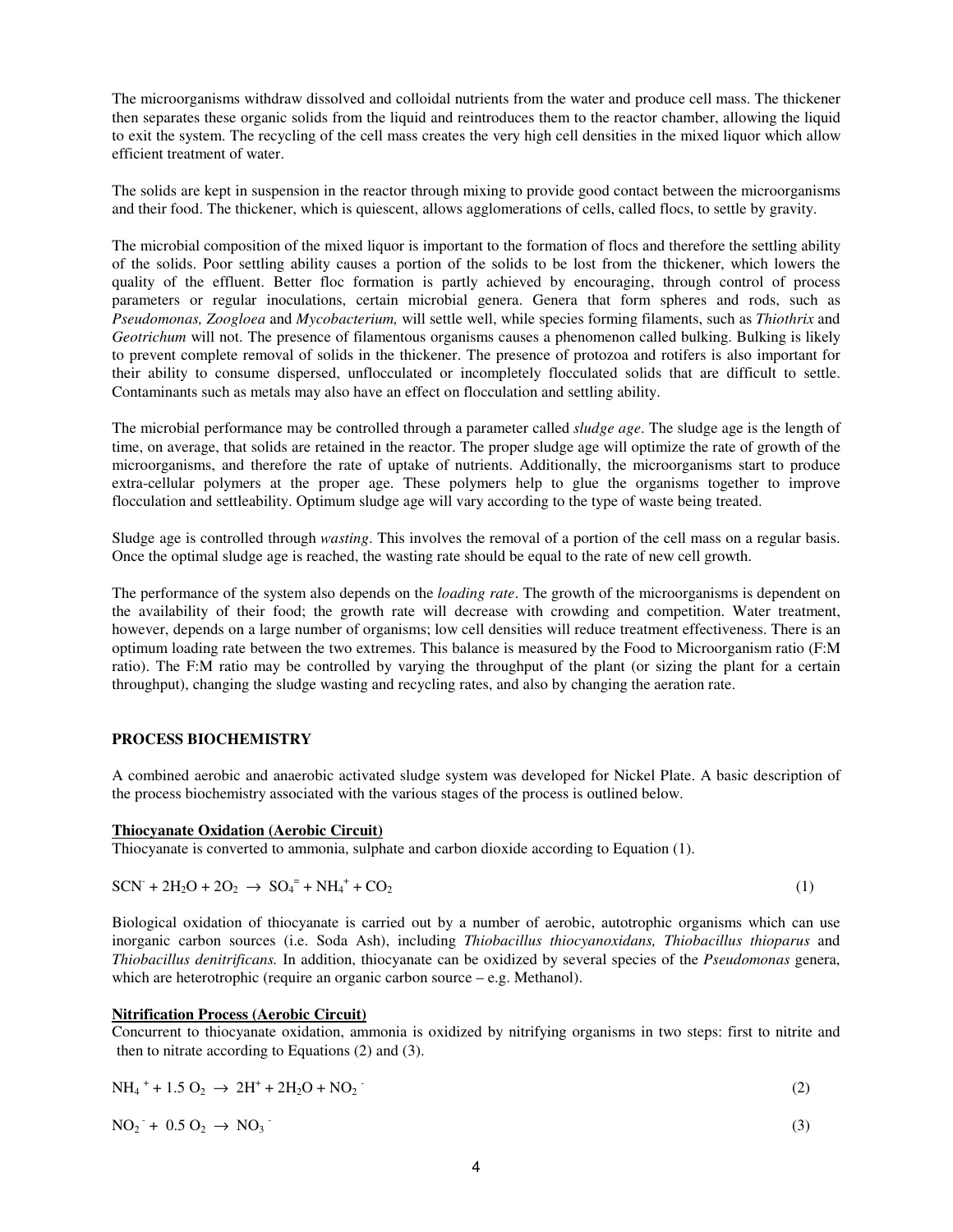The oxidation of ammonia to nitrite, and then nitrite to nitrate is carried out by two groups of bacteria, *Nitrosomonas*  and *Nitrobacter.* These organisms are autotrophic and therefore use inorganic carbon sources.

The presence of nitrite in the overflow may be an early indicator of upset conditions prior to loss of nitrification and noticeable increases in ammonia concentrations. At high biomass inventories, however, both ammonia and nitrite concentrations will be low and the system should not be prone to upsets. Nitrite residuals in the effluent from the activated sludge system are not a major concern however, since nitrite is readily reduced to nitrogen gas in the denitrification system downstream in the treatment process.

The combined nitrification reaction consumes alkalinity and releases acidity, therefore it is necessary to control pH and maintain alkalinity to optimize the process. Alkalinity can be supplied by either soda ash or lime. The overall reaction for the nitrification process is provided in Equation (4).

$$
2NH_4HCO_3 + 4 O_2 + Ca(HCO_3)_2 \rightarrow Ca(NO_3)_2 + 4 CO_2 + 6H_2O
$$
\n(4)

Both *Nitrosomonas* and *Nitrobacter* have long generation times and low cell mass yields. Sludge age, therefore, is a critical factor in the nitrification process. Long sludge age can be achieved by operating with a high biomass inventory and by maintaining long retention times. The nitrification process is also sensitive to temperature. Operating temperatures above 15°C are desirable to achieve complete nitrification, although potentially the system can be acclimatized to operate at lower temperatures. However, below 11°C problems have been found with the operation of the biomass.

The nitrifying bacteria are also sensitive to low dissolved oxygen, low pH and the presence of toxic compounds, such as some metals. Dissolved oxygen concentrations at or above 2.0 ppm are desirable.

pH in the range of 7.8 to 8.5 is theoretically optimal, with significant losses of efficiency below 7.0. However, the Nickel Plate activated sludge system has been acclimatized to operate at a pH of 7.4 without a loss of efficiency.

### **Cyanide and Cyanate Removal (Aerobic Circuit)**

In addition to thiocyanate and ammonia oxidation, the aerobic portion of the combined activated sludge process is capable of oxidizing and removing WAD cyanide and cyanate.

Free cyanide, if present, can be oxidized biologically by a number of species of the genera of *Pseudomonas, Alcaligenes* and *Achromobacter* to form cyanate, which in turn hydrolyzes to form ammonia. Alternatively, cyanide can also be converted to thiocyanate by a number of organisms including *Chromobacterium violaceum* that produce the enzyme rhodanese. This enzyme is responsible for the detoxification of cyanide in mammals. Thiocyanate formed by rhodanese is then converted to ammonia via Equation (1).

Weak acid dissociable cyanide (WAD-CN) can be removed by metal complex absorption onto biomass and subsequent internal decomposition to cyanate. Strong acid dissociable cyanides (SAD-CN) such as iron cyanide are not readily treatable biologically, but can be removed later in the process by precipitation.

The Nickel Plate tailings pond water did contain appreciable concentrations of cyanate due to production as a byproduct of the Inco-SO<sub>2</sub> Air cyanide destruction process. Cyanate hydrolyzes to form ammonia under neutral to acidic conditions (Equation 5), but can be quite stable under alkaline conditions.

 $CNO + H^+ + 2H_2O \rightarrow HCO_3^{-2} + NH_4^+$ 

 $(5)$ 

### **Nitrate Removal and the Denitrification Process (Anaerobic Circuit)**

The biological process of denitrification involves the conversion of nitrate and nitrite to gaseous nitrogen species. The gaseous product is primarily nitrogen gas but also may contain nitrous oxide or nitric oxide. The denitrification process is carried out, under anaerobic conditions, by facultative bacteria of the genera *Pseudomonas*, *Micrococcus*, *Achromobacter,* and *Bacillus*. These organisms are heterotrophic and therefore require an organic carbon source such as methanol. The conversion of nitrate to nitrogen gas is a two-step process. However, both steps are carried out by the same organisms. The overall energy reaction for nitrate removal can be described by Equation (6).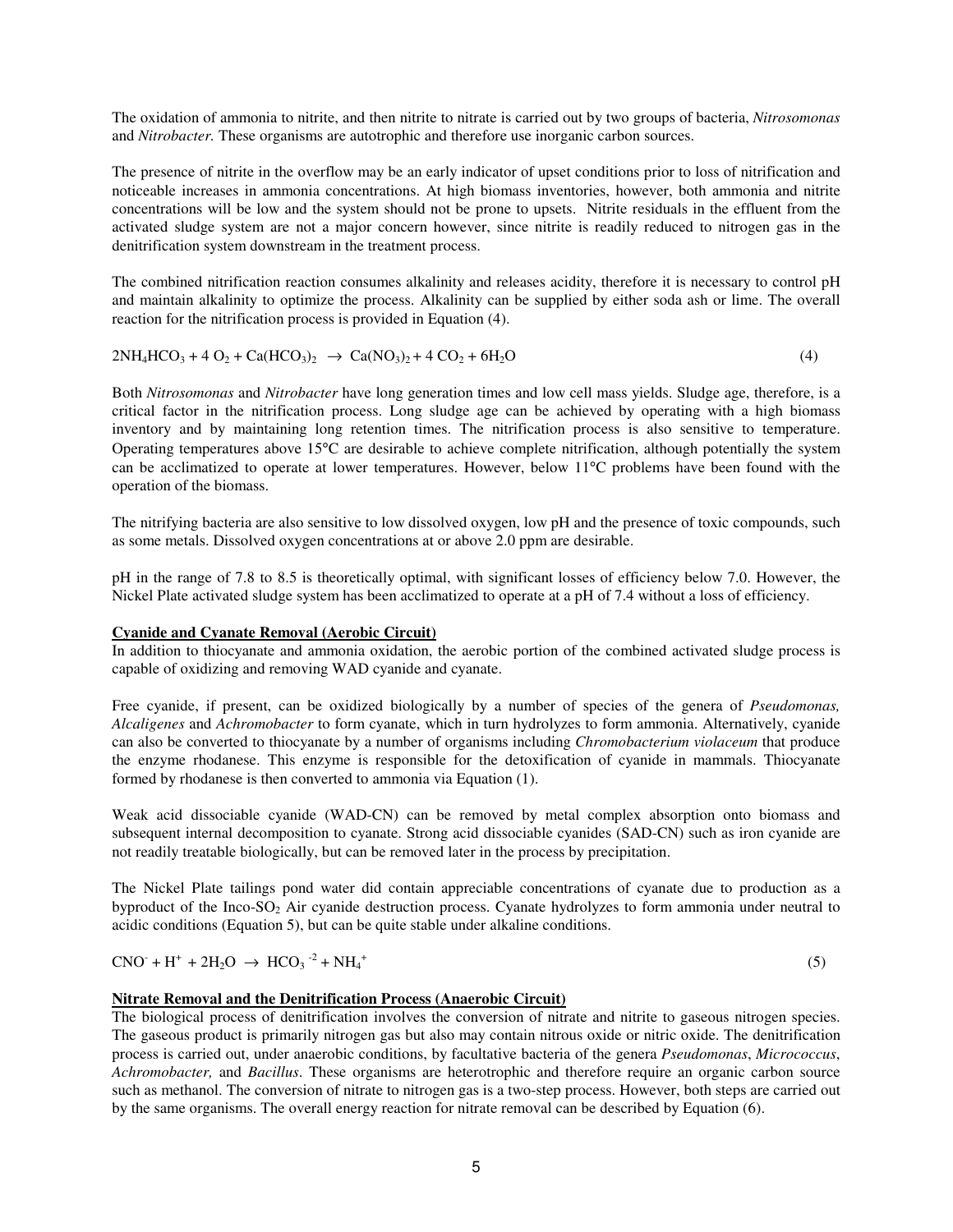$6NO_3 + 5CH_3OH \rightarrow 5CO_2 + 3N_2 + 7H_2O + 6OH$ <sup>(6)</sup>

Additional methanol is required to consume any dissolved oxygen present in the solution.

Denitrification produces alkalinity as nitrate is removed, requiring the addition of sulphuric acid to control pH in the optimum range of 6.5 to 7.5. The rate of nitrate removal drops as the temperature drops. The process will operate at temperatures as low as 5°C but generally requires temperatures greater than 10°C. The process is very sensitive to temperature, with the reaction rate doubling with every 4°C increase. The biomass yield of the denitrification process is small. Therefore, maintaining high biomass inventories and sludge ages reduces the potential for upsets and loss of the process.

### **THE COMBINED ACTIVATED SLUDGE AND HIGH DENSITY SLUDGE PROCESSES AT NICKEL PLATE**

In order to construct the full scale water treatment plant, the metallurgical circuit in the Nickel Plate mill, consisting of several large stir tanks, was converted into a series of activated sludge reactors with only slight mechanical modifications. These modifications included trimming the prop blades to reduce shear of the biological floc, adding diffusers to supply dissolved oxygen for thiocyanate and ammonia removal, applying spray foam insulation to the tanks, and covering the tanks with floating plastic balls to exclude oxygen in the anaerobic denitrification step of the process, as well as to control heat loss and reduce foaming.

Currently, manpower requirements for the water treatment plant stand at 10 - plant manager, general plant foreman, environmental sampler, 4 shifters and 3 analysts. The plant operates 24 hours a day and 7 days a week.

The full-scale combined biological and chemical water treatment at Nickel Plate consists of the following three separate steps (see Figure 1):

- 1. an aerobic activated sludge treatment step for the conversion of thiocyanate (SCN) to ammonia ( $NH<sub>3</sub>$ ) and for the oxidation of the ammonia  $(NH_3)$  formed to nitrate  $(NO_3)$ ,
- 2. an anaerobic denitrification treatment step to reduce nitrate  $(NO<sub>3</sub>)$  to nitrogen gas  $(N<sub>2</sub>)$ , and
- 3. a High Density Sludge (HDS) ferric sulphate treatment step to precipitate arsenic (As), some sulphate (S04) and other residual metals in the effluent.

#### **The Aerobic Circuit**

Reclaim water from the barge in the tailings impoundment is pumped to the two internal reclaim tanks at the mill. The reclaim water is then heated in a submerged combustion propane-fired heater rated for delivery of 4.0 *X* 10<sup>6</sup> BTU/h. The heater is capable of raising the feed temperature to 20°C at 200 gpm. Under extreme conditions of minus 15°C air temperatures and a 25 kph wind, the system will ensure that the operating temperatures are controlled between 15° and 20°C. The heater consists of an insulated tank, combustion air preheater, burner, blower, combustion chamber, fuel trains and controls. Operation of the heater is monitored by temperature measurements taken daily in the first aeration tank, as well as by a temperature probe in the heater overflow line which will limit maximum discharge temperature of the heater.

The activated sludge treatment system consists of three 40 foot diameter agitated aeration tanks fitted with three banks of diffusers (24 each bank). The existing mill compressors supply process air. Lime and soda ash are added to aeration Tank No. 1 to control the pH at 8.5. Most of the demand for alkalinity is supplied by lime, while soda ash is used only to supplement inorganic carbon as required for thiocyanate and ammonia removal. The bulk of the demand for alkalinity is from the nitrification process. pH is controlled with a PID controller. A small amount of phosphoric acid is fed to the first aeration tank to supply phosphorous to the biological process. The phosphoric acid metering rate is set manually according to analytical results from the aerobic circuit thickener overflow samples.

A small amount of methanol is added to Tank No. 1 to provide some organic carbon (approx. 0.01 gpm at a flow of 350 gpm). The rate of methanol addition is set manually according to overall performance of the system.

The final stream added to Tank No. 1 is recycled underflow sludge from the 20-foot Thickener which provides the biomass necessary to carry out the biological treatment process. The second and third aeration tanks provide additional retention time to complete the treatment process.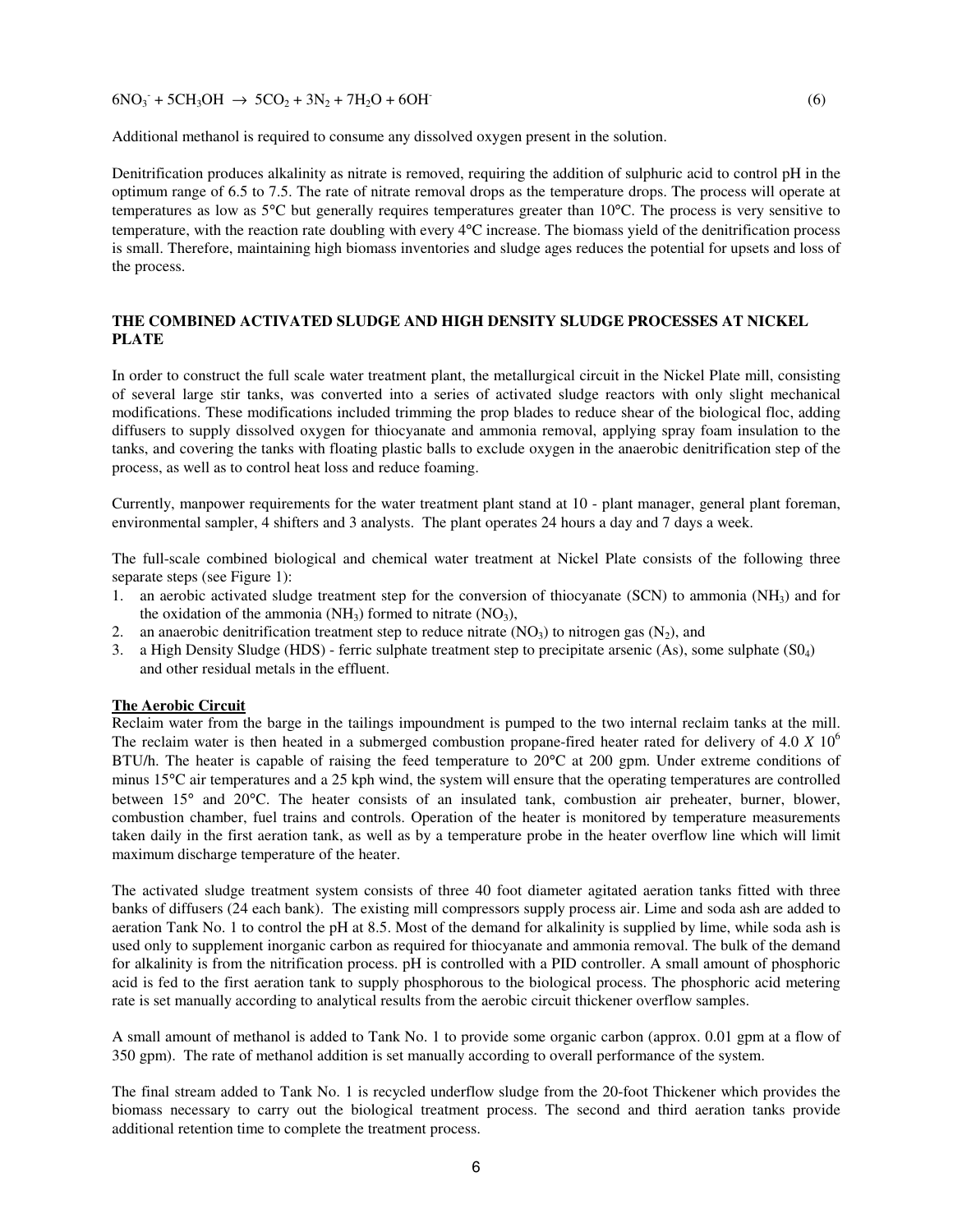Oxidation of thiocyanate is completed in Tank No. 1, while ammonia removal may need to be completed in subsequent aeration tanks. The third tank overflows to the center well of the 20-foot Thickener where a small amount of cationic flocculant is added. The biomass settles in the thickener and is pumped back to Tank No. 1. The return sludge pumping rate is set and controlled manually according to the plant flow rate. This rate is in the range of 50- 100% of plant flow rate. The activated sludge system discharge contains significant amounts of nitrate (approx. 100 mg/L as N) but very low concentrations of thiocyanate and ammonia (i.e.  $\lt 0.1$  mg/L SCN and 0.01 mg/L NH<sub>3</sub> as N).



### **Figure 1 Water Treatment Plant Flow Chart**

#### **The Anaerobic Circuit**

Overflow from the 20-foot Thickener is pumped to Tank No. 5 (first of two denitrification tanks). This tank has low speed agitation to maintain the biomass in suspension without causing significant oxygen transfer. Methanol is added at a rate of ~400 ml/min to provide an organic carbon source for the denitrification process. The methanol metering rate is set and controlled according to manual dissolved oxygen readings and on an assessment of overall performance.

Sulphuric acid was added to Tank No. 5 and controlled using a PID controller to maintain pH in the 6.5 to 7.5 range. Supplemental phosphoric acid is added to Tank No. 5 to maintain a residual of 1 mg/L as phosphate. Underflow sludge from the 40-foot Thickener is returned to Tank No. 5 to provide active biomass. Tank No. 5 overflows to Tank No. 6, where air is supplied to strip nitrogen  $N_2$  gas, oxidize residual methanol, and prevent rising sludge problems in the 40-foot Thickener. The amount of aeration supplied to Tank No. 6 is minimized to reduce the carry-over of dissolved oxygen.

Tank No. 6 overflows to the 40-foot Thickener via gravity. Cationic flocculant is added in two stages to the overflow. The biomass is allowed to settle in the 40-foot Thickener and is returned to Tank No. 5 at a rate of 50- 100% of the reclaim flow rate. The return sludge rate for the denitrification system is controlled manually.

### **The High Density Sludge (HDS) Circuit**

The 40-foot Thickener overflow from the anaerobic circuit is pumped to the distribution box at HDS Tank No.1. Ferric sulphate is added to provide a short contact time at pH 7.0. The ferric sulphate solution metering rate is set and controlled manually.

The HDS process is used to remove arsenic and sulphate through conventional ferric arsenate and gypsum precipitation, followed by flocculation and solids removal in a high solids density recycle system. This system also precipitates, as hydroxides, other metals (zinc, copper, etc.) that may be present in suspension or solution in the denitrification system overflow.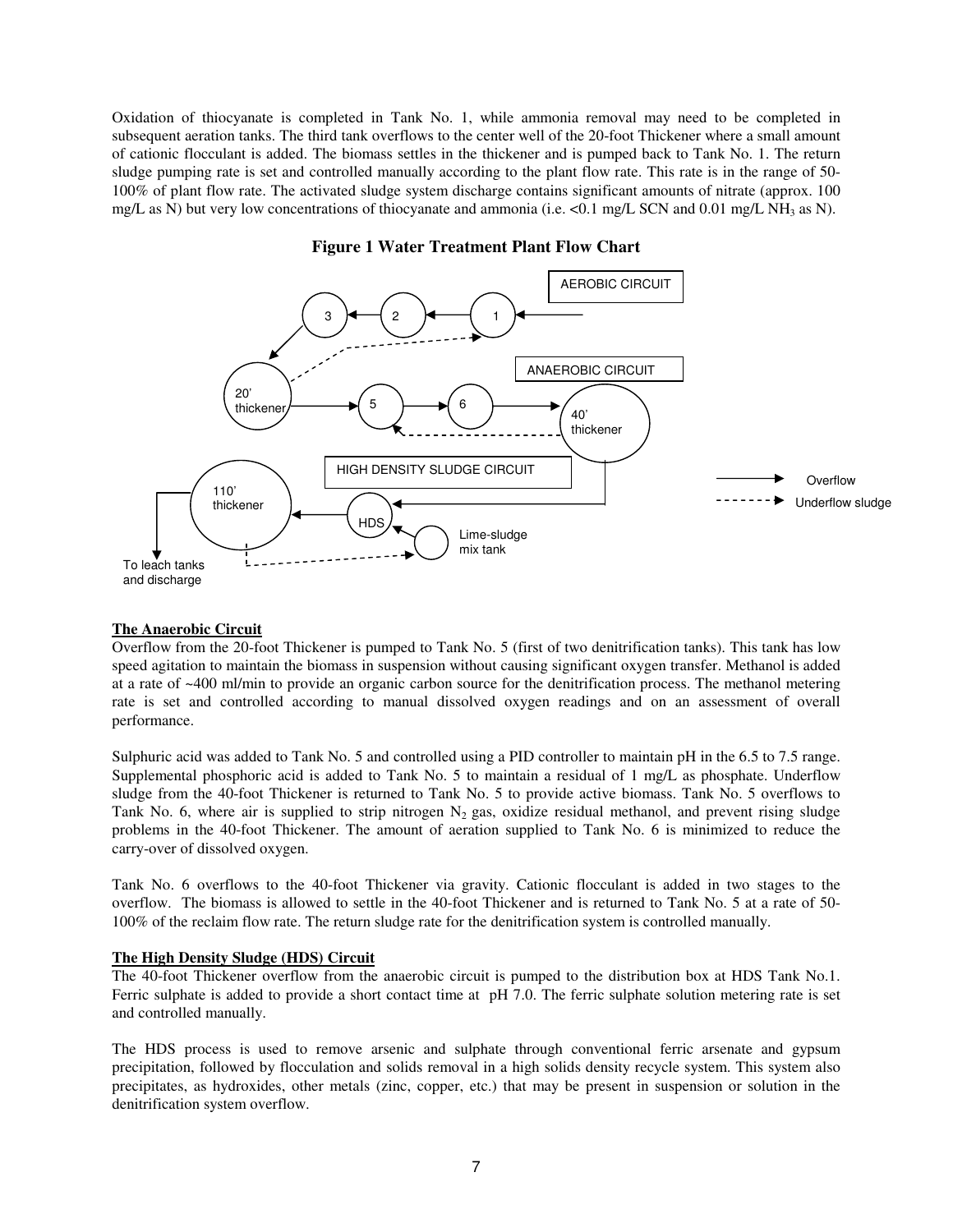Arsenic precipitates with ferric sulphate to form a basic ferric arsenate, as per Equation (7). Excess iron and sulphate is also precipitated out as gypsum by lime as described in Equation (8).

$$
2H_3AsO_4 + Fe_2(SO_4)_3 + 3Ca(OH)_2 \rightarrow 2FeAsO_4:2H_2O + 3CaSO_4:2H_2O \tag{7}
$$

$$
Fe_2(SO_4)_3 + 3Ca(OH)_2 + 6H_2O \rightarrow 2Fe(OH)_3 + 3CaSO_4:2H_2O
$$
\n(8)

Lime is added to the lime/sludge mix tank to control pH at 8.8 in HDS Tank No. 1. Recycle sludge from the 110-foot Thickener is combined with lime in the lime/sludge mix tank and then overflows to the HDS tank. The HDS Tank contains a pH probe used to control the lime addition rate to the lime/sludge mix tank. The HDS Tank overflows to the center well of the 110-foot Thickener.

Anionic flocculant is added to the center well and to the upstream of the center well to provide flash mixing.

The 110-foot Thickener separates out the suspended solids and generates thickened solids that are recycled back to the lime/sludge mix tank. Solids recycling generates high sludge densities, creates a high surface area to remove colloidal solids, maximizes metals removal and precipitates gypsum. A portion of the recycled solids is wasted periodically to the tailings pond to maintain a constant solids inventory.

The 110-foot Thickener overflow discharges to an overflow pump box, where the overflow is pumped to Leach Tank No. 4 and then flows through Leach Tank 1 by gravity, prior to entering the pipeline to Hedley Creek.

### **The Pipeline**

The pipeline, constructed in October 1996, delivers the treated water to Hedley Creek. The pipeline is ~ 16,000 feet in length and has 4 drop boxes designed to dissipate energy formed in the 3,600 foot vertical drop down to the diffuser station, downstream of the Hedley Creek bridge. The diffuser station consists of  $10 - 1$  inch diameter pipes placed into mid stream about 15 feet apart.

Treated water to be discharged into Hedley Creek has to meet several criteria prior to discharge:

- it must be non toxic to Rainbow trout using the 96 hour  $LC_{50}$  test,
- it must meet effluent discharge criteria for parameters listed in Table 2,
- the volume released must not exceed a 40:1 dilution ratio in the creek. This is to ensure that water quality objectives set for Hedley Creek are not exceeded, and
- the annual discharge volume must not to exceed 160 million US gallons per year.

Monitoring of the treated water is done daily for all parameters listed in Table 2, and on Hedley Creek water downstream of the diffuser station for sulphate. Operational controls require that most treatment tanks be sampled and analyzed daily for circuit parameters of interest, in addition to daily monitoring of pH and dissolved oxygen levels.

#### **OVERALL WATER TREATMENT PLANT PERFORMANCE**

A summary of the overall water treatment plant performance for 2008 is presented in Table 3. As can be seen, the full scale treatment plant is providing excellent removal of WAD cyanide, thiocyanate, ammonia, and nitrate, as well as reducing metals and ensuring a non-toxic discharge.

Individual reagent consumption is provided in Table 4. A summary of the overall cost of operation of the combined water treatment plant is presented in Table 5. As can be seen in these two tables, labour is the most significant individual cost, followed by power. The overall cost is just over \$0.03 per US gallon of treated water, which is very low in comparison to other widely used treatment processes.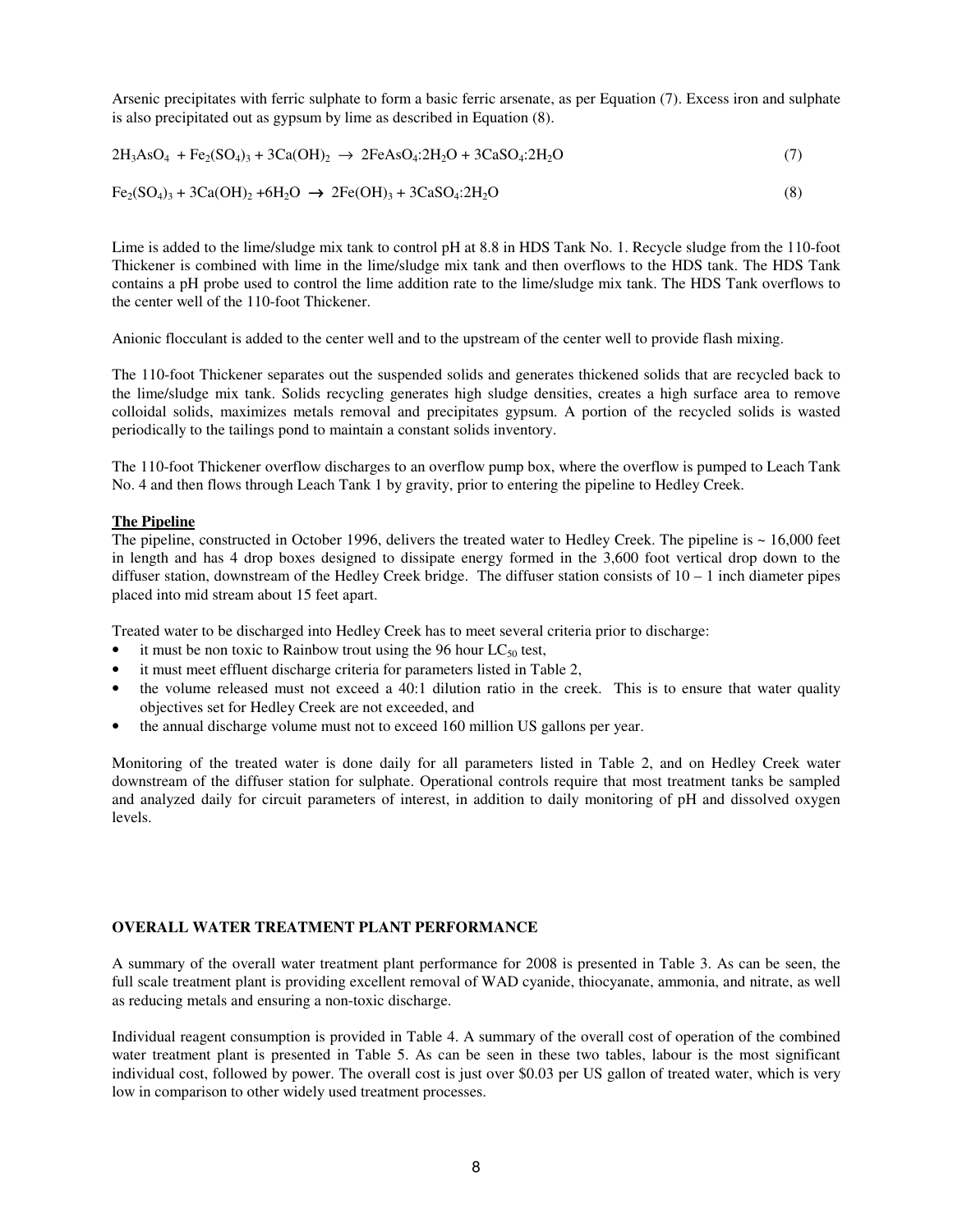In summary, the research, development, and implementation of the combined biological and chemical water treatment process, through the retrofitting of the existing metallurgical circuit, saved many millions of dollars over other effluent treatment processes, and demonstrated that such an approach is viable and could be pursued at other mining operations. To achieve optimal results, consideration should be given at an early stage to the development of a beneficiation process to incorporate such concepts for closure.

| <b>Parameter</b>              | Reclaim         | <b>Activated Sludge Circuit</b> |                  |                    | <b>Permit Criteria</b> |
|-------------------------------|-----------------|---------------------------------|------------------|--------------------|------------------------|
| Units mg/L unless noted       | <b>Influent</b> | <b>Aerobic</b>                  | <b>Anaerobic</b> | <b>HDS</b> Circuit | <b>Discharge to</b>    |
|                               |                 | <b>Circuit</b>                  | <b>Circuit</b>   | <b>Effluent</b>    | <b>Hedley Creek</b>    |
|                               |                 | <b>Effluent</b>                 | <b>Effluent</b>  |                    |                        |
| Volume Discharged             | US Gallons/yr   |                                 |                  | 79,267,433         |                        |
| Flow - US Gallons/min         |                 | 155.5                           |                  | 149.9              | $40:1$ ratio           |
| $pH - pH$ units               | 7.72            |                                 |                  | 8.27               | $7 - 10$               |
| <b>Total Dissolved Solids</b> | 2233.5          |                                 |                  | 2414.4             | 4500.00                |
| <b>Total Suspended Solids</b> | 7.0             |                                 |                  | 5.8                |                        |
| Cyanide - Total               | 0.458           |                                 |                  | 0.285              | $3.0$ CNt + SCN        |
| Cyanide - WAD                 | 0.144           |                                 |                  | 0.025              | 0.20                   |
| Thiocyanate - SCN             | 277.1           | 0.02                            | 0.02             | 0.02               | $3.0$ CNt + SCN        |
| Ammonia - NH3 - N             | 18.37           | 0.057                           | 0.041            | 0.076              | 1.00                   |
| Nitrate $- NO3 - N$           | 4.391           | 70.668                          | 0.048            | 0.359              | 10.00                  |
| Sulphate                      | 1076.2          | 1498.2                          | 1431.5           | 1505.1             | 3000.00                |
| Arsenic - Total               | 0.2798          | 0.1565                          | 0.0590           | 0.0009             | 0.07                   |
| Arsenic - Dissolved           | 0.2518          |                                 |                  |                    |                        |
| Cobalt – Dissolved            | 0.6745          | 0.6187                          | 0.5385           | 0.5382             |                        |
| Copper - Total                | 0.0078          | 0.0071                          | 0.0062           | 0.0053             | 0.04                   |
| Copper - Dissolved            | 0.0058          | 0.0045                          | 0.0031           | 0.0040             |                        |
| Iron - Total                  | 0.290           | 0.199                           | 0.182            | 0.154              |                        |
| Iron - Dissolved              | 0.045           | 0.022                           | 0.026            | 0.022              | 0.50                   |

**TABLE 3 Water Treatment Plant data – averages for 2008.**